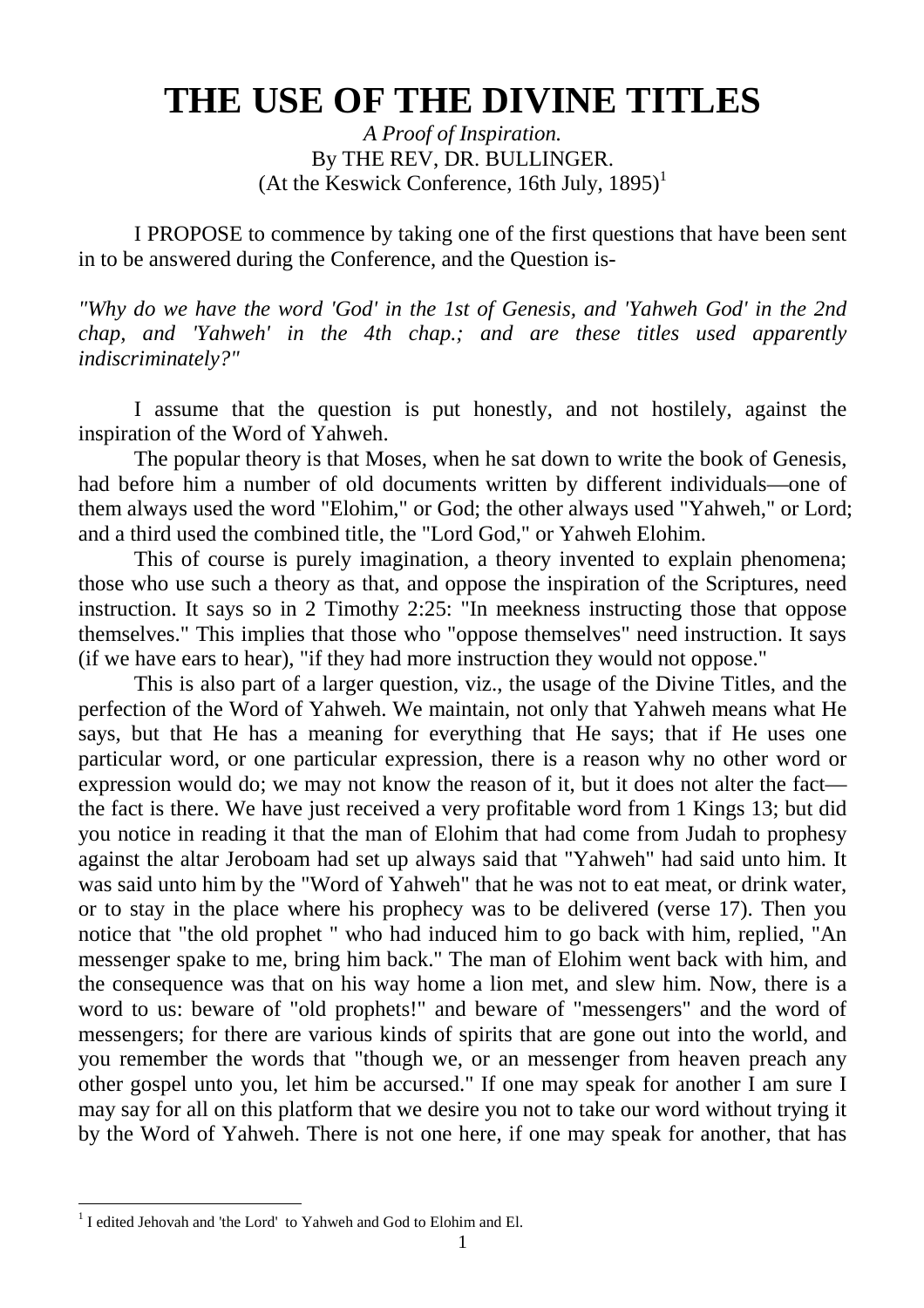not years ago taught many things he would not teach now. This shows us the necessity of trying the word that is spoken now.

Now the different names for the Divine Being always imply a difference of relationship, just as various names do among men. We all are known by various names, and each name bespeaks different relationship. There are the names by which strangers know us and speak of us and to us; there are the names by which friends speak of us and to us; there are the names which we have in our home circles, and there are the names in the innermost circle no one outside has ever heard of. Each of these names bespeaks a difference of relationship, coming closer, and still closer according to the title that is used. Just so do these Divine names bespeak a certain relationship.

## **"ELOHIM" AND "YAHWEH"**

Now, these names are for the most part marked by the use of various types in our Bibles. The word "God" in small letters always represents the word Elohim,—the word "GOD" in capital letters means "Yahweh,"—that is to say, it has the same consonants as the word "Elohim," but it has the same vowels as the word "Yahweh." The reason for that we cannot go into now, but I merely point it out in passing.

Then, where you have the word "LORD" in capital letters—it is Yahweh; where you have it in small letters ("Lord ") it is either Adon, Adonai, Adonim, but you cannot tell which, for the types do not show the difference. All this points to the perfect use which Yahweh makes of these titles.

The word "Elohim" has regard to Yahweh as the Creator; it expresses the relationship of Yahweh to creation, and of creation to the power that created, and to the glory that is manifested in that creation.

But when you have the word "Yahweh" you have the covenant relationship of that Yahweh to the creatures of His hands. There is no such relationship to them in the word "God," but there is covenant relationship when you have the word "Yahweh." You can say "my God," and we can say "our God"; but we cannot say "my Yahweh," or "our Yahweh," because Yahweh is "my God;" Yahweh is "our God," and of itself it expresses and includes this relationship.

Now, so far from these words being used indiscriminately, I want to point out to you that they are used with the greatest precision, and with the greatest perfection. Man, you see, would divide the book of Genesis in accordance with the usage of these words, but he has, as usual, divided it in the wrong way, and begun at the wrong end. Yahweh has already divided the book of Genesis into twelve parts, and you can work them out for yourselves when I tell you that each one of the eleven after the Introduction (1:1 to 2:4) begins with the similar phrase. "These are the generations"—there are eleven of these, and these, with the Introduction, make up the twelve portions.

Now, note, that we find on examination that these titles are used indiscriminately in those divisions—for example, the First (or Introduction) is the only one that has the word "God" and no other title.

The fourth division is the only one that has "Yahweh " and no other title.

Then there are five that have both titles—these are the second, third, siren, eighth, and eleventh divisions.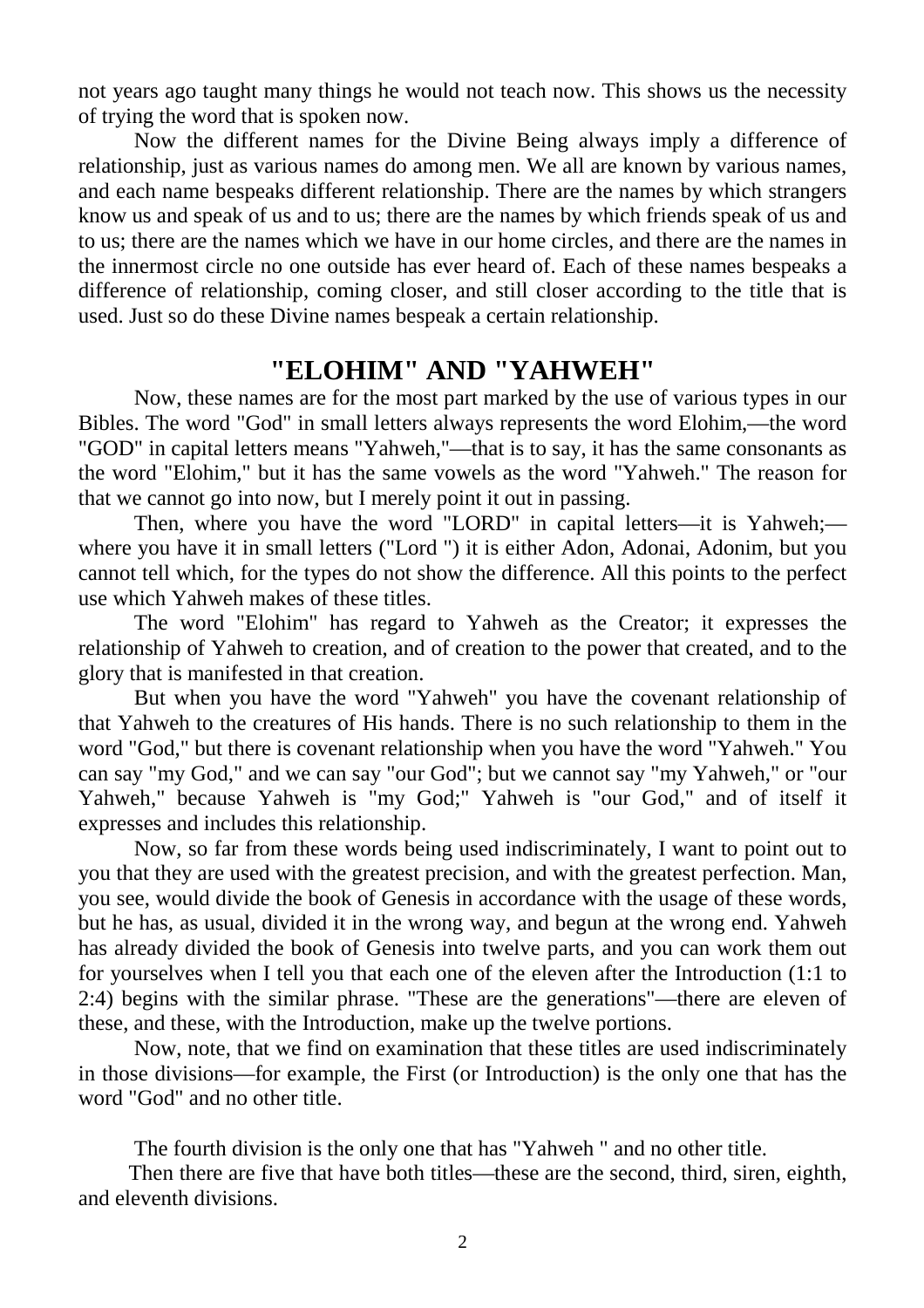And one (the second) has all three Titles—"God," "Yahweh," and "Yahweh Elohim."

There are four that have neither. So you see that man's theory about the usage of these titles entirely breaks down when we come to examine it in the light of the divisions into which Yahweh has divided the book.

Read the book of Genesis with this object, and mark out and find these twelve divisions and see what those generations are—and note the persons using the title; they all use "Yahweh," except the Serpent; there is no relationship of Yahweh to the Serpent; Abimelech uses it to Isaac, but not to Abraham; the sons of Heth do not use it; Pharaoh does not use it; Joseph's brethren do not use it; and, most remarkable of all, Joseph does not use it, but then he had it in his name, for part of the name Joseph is part of the word "Yahweh."

Now, when we open the first chapter we have "God." "God moved," "God said," "God created," "God made," "God divided." Thirty-five times in that brief account of the creation (five times seven: the perfection of spiritual perfection). Why? To impress upon us the fact that there is no evolution here, but a living person, moving and acting, producing the work of His own hands.

But when we come to the second chapter—to the creation of man, and the dealings of this Elohim with man, whom He has made, then we find that this "Elohim," this God, is also Yahweh—that he stands in a covenant relationship to Him. Hence we have the title, "Yahweh Elohim."

So, when you come to the account of the Flood, there are two accounts of the animals. In one "Elohim" speaks to Noah, and tells him what to do, and in the other it is "Yahweh" who speaks to him and tells him what to do. Both are correct; and you will find when it says "God" told him to take the animals into the ark it had reference to the twos (Gen. 6:13, 19-22)—reference to creation. But when He tells him to take "clean beasts" into the ark by sevens, which had relation to spiritual things and to spiritual worship, we may well understand that it is "Yahweh " who speaks to him and gives the command (7:1-3).

And so we find it throughout the Old Testament. In Exodus 6 He says,—"I appeared unto Abraham, unto Isaac, and unto Jacob by the name of God Almighty (El-Shaddai), but by My name Yahweh was I not known to them." That has created a great difficulty in the minds of many, but when you understand what the meaning of the word know is, then the difficulty vanishes immediately; it does not mean to have knowledge of, but it means to understand; it does not merely mean to know about a thing, but to know the thing: we may know of a person without knowing him? That is what it is here. The Patriarchs used the word "Yahweh' over and over again; they knew of it, but they did not know what it meant, the meaning had not been revealed to them. Just as Manaoh did not know it was the messenger of Yahweh till after that wondrous act in the bringing of fire out of the rock to consume the offering, then it says Manoah knew. This is the word that is used, and it means to know by experience.

Then there is an interesting example in 2 Chronicles 18:31. Jehoshaphat had gone into the battle, but had made an unholy alliance with Ahab; he said, "I am as thou art, and my people as thy people." Ahab took him at his word, but it is well that Yahweh did not, for Ahab "disguised himself;" but though he was disguised, Yahweh guided the arrow to the joint of his harness. Jehoshaphat (who was mistaken for Ahab), when he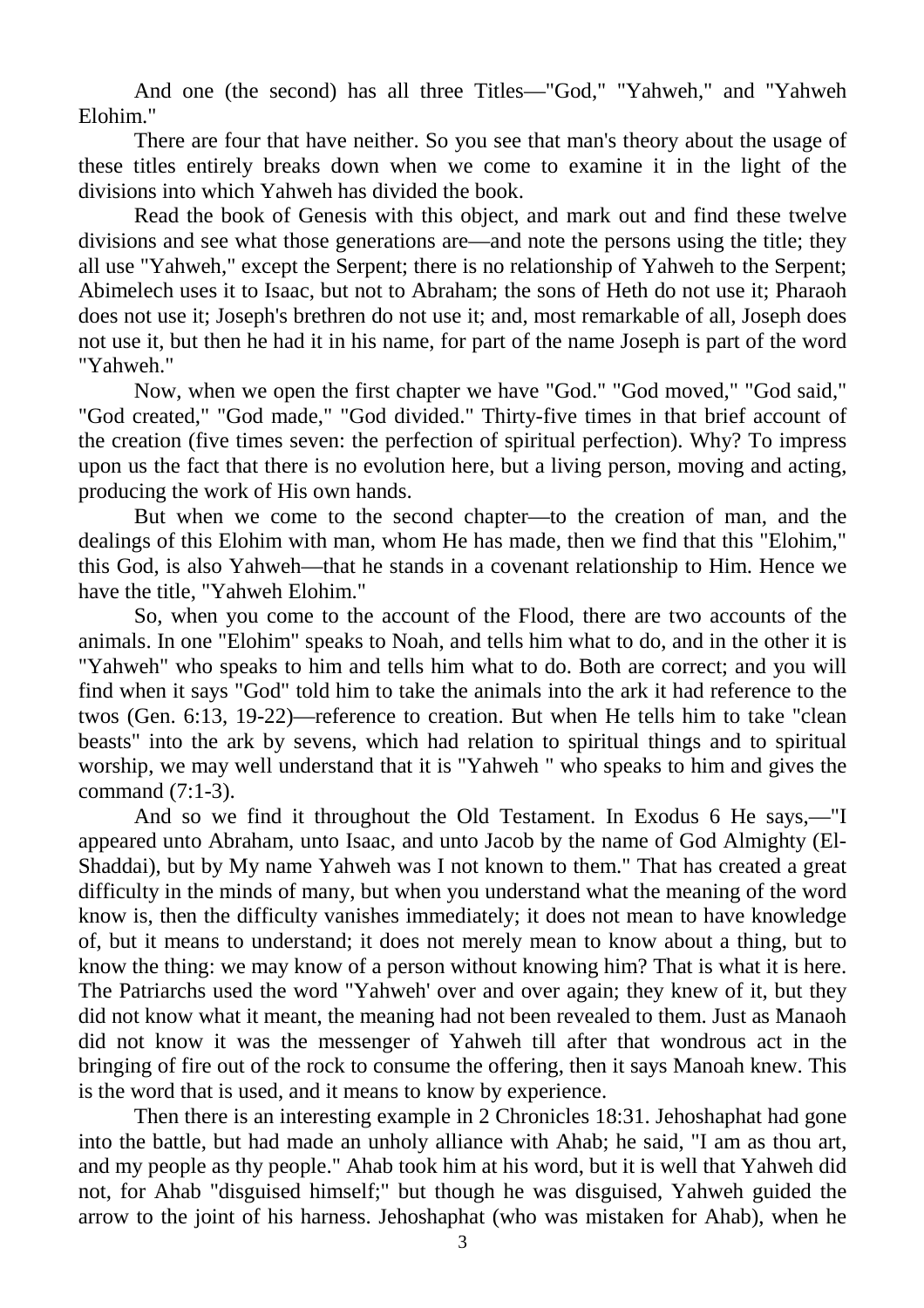was hard pressed by the enemy, "cried unto Yahweh;" and we read (verse 31) Yahweh helped him, and Elohim moved them to depart from him." As Yahweh He stood in no relationship to those Syrians—they were no covenant people. Jehoshaphat was in covenant with Yahweh, but Yahweh was not the Lord of those Syrians; and so, with the most absolute perfection it is written, "And Yahweh helped him, and God (Elohim) moved them to depart from him." Ah! it is well, I repeat, that God did not take Jehoshaphat at his word; he was not as Ahab when dogs licked Ahab's blood, but he was delivered by his covenant Yahweh.

Then there are several wonderful combinations of the Yahweh titles, which it is not possible to go into now. In Things to Come there is a short Bible study, giving the whole of these Yahweh titles.

## **GOD (EL) ALMIGHTY (SHADDAI)**

Now, there is another title; He says (Exodus 6:3), "I appeared unto Abraham, unto Isaac, and unto Jacob by the name of God Almighty (EI-Shaddai)." And it is well to repeat here that the first occurrence of a word or an expression in the Scriptures is, generally, if not always, the key to its meaning, At any rate it will always throw light on it.

Now with regard to this term "Almighty," there is a flood of light comes to us. For where does the term "Almighty" first occur? Genesis 17: "I am the Almighty God (El-Shaddai), walk before me." Now the word "Almighty" has not so much reference to power as to provision. It has reference specially to support, to nourishment and supply. And notice in that first occurrence—for these titles are always in harmony with the special circumstances that called them forth—it was at the very moment when Abraham was called to walk before Yahweh in a special manner with regard to the fulfillment of His promise. He was reminded by that title that Yahweh was able to support him, that He was able to supply all his need, though he might be cut off from the arm of flesh in walking absolutely before Yahweh; that was a precious moment for him to be reminded that EI-Shaddai had all power to supply all his need.

And is it not very precious, that in the very first occurrence of the word "Almighty" in the New Testament you have the same blessed lesson (2 Cor. 6:17 and 18): "Wherefore come out from among them, and be ye separate, saith Yahweh, and touch not the unclean thing; and I will receive you, and will be a Father unto you, and ye shall be my sons and daughters, saith the El-Shaddai." We today have the same promise that Abraham had, when He calls us to come out unto him. He reminds us by the use of this, title here that He is able to supply our every need, and to satisfy our heart's desire.

In the New Testament, the word "Lord" is the counterpart of the word "Yahweh." It relates to sonship, for the word in the New Testament brings in the additional thought, not merely of covenant relationship, but of sonship in a very special manner. "Ye are not your own." It can be said of us today, as it could be said of the Old Testament saints, but in a more especial manner, "Ye are not your own, ye are bought with a price." And the word "Lord," wherever we have it, always gives voice to that relationship. Hence it is you find that all the various duties and responsibilities of Christian life are all bound up with that title. If it says "Children, obey your parents," it adds "in the LORD," not in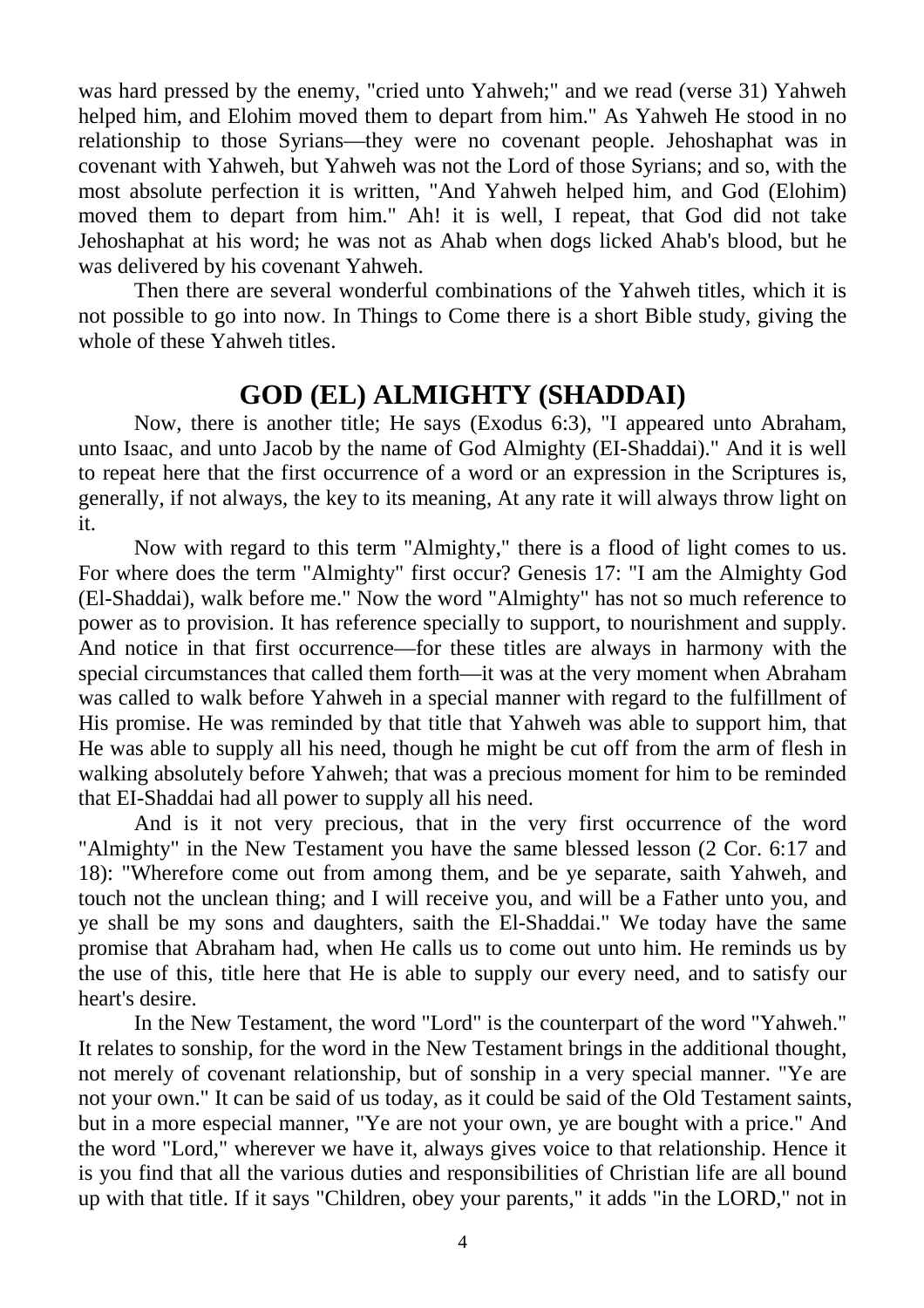Christ, not in Jesus, but "in the Lord," as recognizing His right to give this precept, and as recognizing His authority in the carrying it out. So again, it is "marry only in the Lord," i.e., in taking such an important and solemn step, recognize the Master's ordering, and the Master's will. Some might think it to be quite sufficient if it had said "a Christian," but it is not enough; that would apply if it said "marry only in Christ;" but it says "marry only in the LORD." So you have that title used in all perfection in connection with the various duties and responsibilities of the Lord's people in the New Testament; hence it is written, "No man can say that Jesus Christ is LORD but by the holy spirit" (1 Cor. 23:3). But surely, anybody can say it! Yes; with the lips. But to say that He is "Lord," is to take Him for my Master, is to take Him for my Owner, for the one who has authority over me, for the one who has right to rule my life, to order my goings; and no man can do that but by the holy spirit.

#### **NEW TESTAMENT TITLES**

Then, not only this title of "Lord," but even the titles of "Jesus," and "Christ," and "Jesus Christ," and "Christ Jesus," are all used with the same perfection. True, we use them in our prayers, our addresses, and in our hymns at random; but they are used in the Scriptures of truth in absolute and Divine perfection, so perfect, that to those who are initiated, we have one of the greatest proofs of the Divine authorship of this book.

For example, these words have meanings. "Jesus" is the name of His humiliation, of His shame. When He came down and took upon Him the nature of man, He became Jesus. "Christ" (Christos) means anointed; it means that He is the Father's anointed, the glorified one; and so, if we read "Jesus Christ," it means the humbled one who is now exalted at the right hand of the Majesty on high. if you have the expression "Christ Jesus," it means the glorious one who afterwards humbled Himself even unto death. It is impossible here to give examples. We are always said to be "in Christ," never "in Jesus."

No! we are "in Christ." We are not in the humbled one, but we are in the glorious one; members of Christ's Body. That is what being "in Christ" means. It means that we are members of His mystical body; that we are immersed in holy spirit into His body, and made members of that body of which the glorious head is now in heaven, and his members are here upon earth; that body which is now waiting to be received up in glory.

Now, there is just the same perfection in the use of

## **HUMAN TITLES**

I believe Yahweh gives all His people a "new name," as He did in the past in a great many cases. People give us names now, but they mean absolutely nothing; when Yahweh gives a name, you may be quite sure it is perfectly right. You may call your son "Shakespeare" if you like, but it does not follow he will be a poet; you may name him Martin Luther, but it does not follow he will be, a Protestant and a Reformer; but Yahweh's names suit the persons to whom He gives them. To the apostles He gave new names: Simon, He called Peter. And you notice that when the Lord said, "Simon! Simon! Satan hath desired to have you (plural, i.e., all the apostles) that he might sift you (plural) as wheat." He does not say, "Peter! Peter!" But He takes him back to his old natural name to remind him of that old nature in which he stood, and to remind him